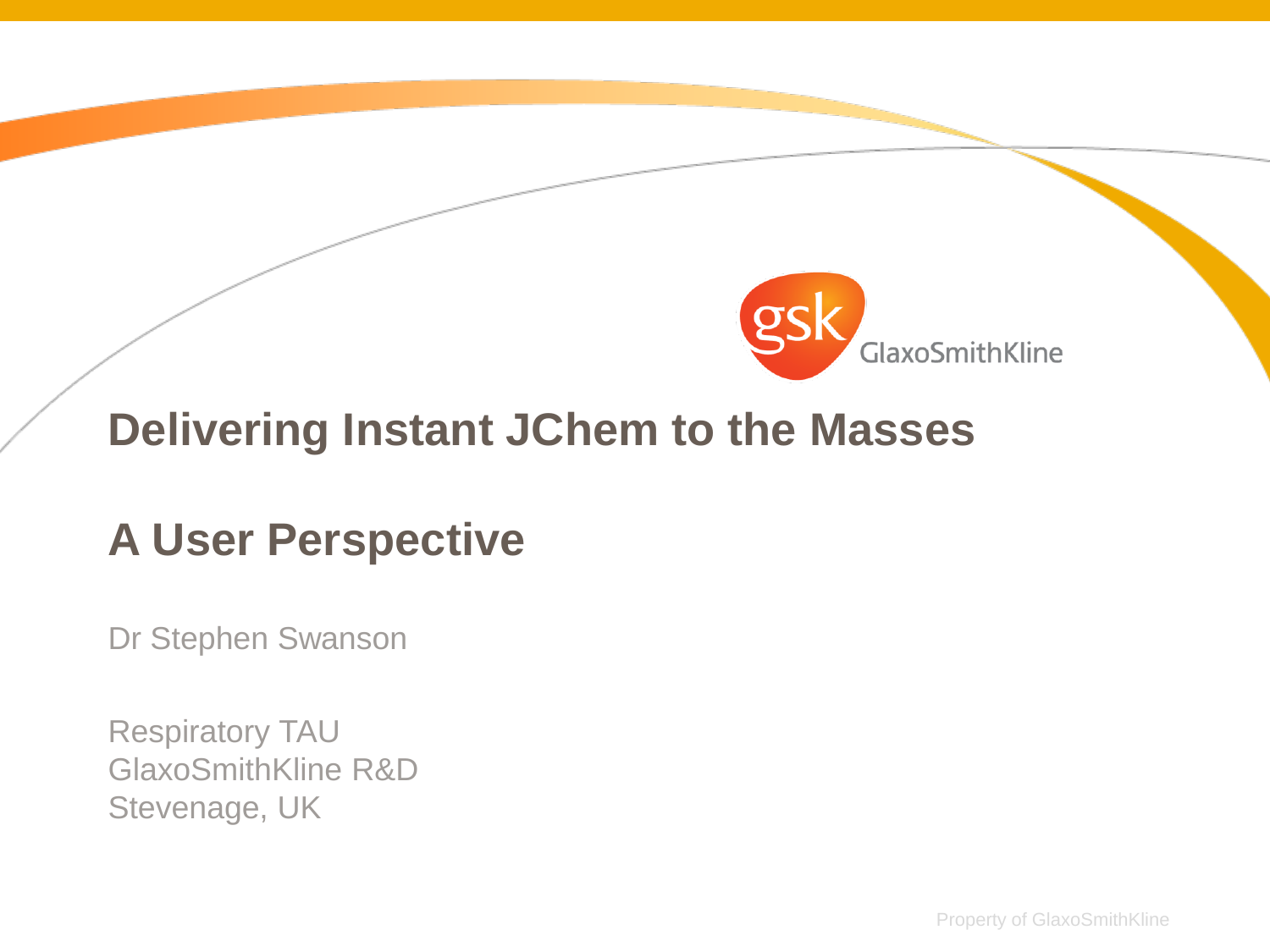# **CRISP & SAR Tools (4Q 2009)**

**- CRISP (Chemistry Research IT Simplification Programme)** 

- Highly complex Discovery Chemistry application portfolio:
	- –Large number of application components (520+)
	- –Complex and fragile inter-application dependencies
	- –Variety of local working practices and preferences
	- –Overlapping functionality, some obsolete and end of life tools

#### **SAR Tools Replacement Project**

- Chemistry Desktop suite of applications
	- –ISIS, Discovery Explorer, Chemically Aware Spreadsheet, Autostructure, ChemRetriever
- Replace with **Helium in Excel/Spotfire** & **Instant Jchem**
- High Change Programme
- IT-Business Partnership critical for success of project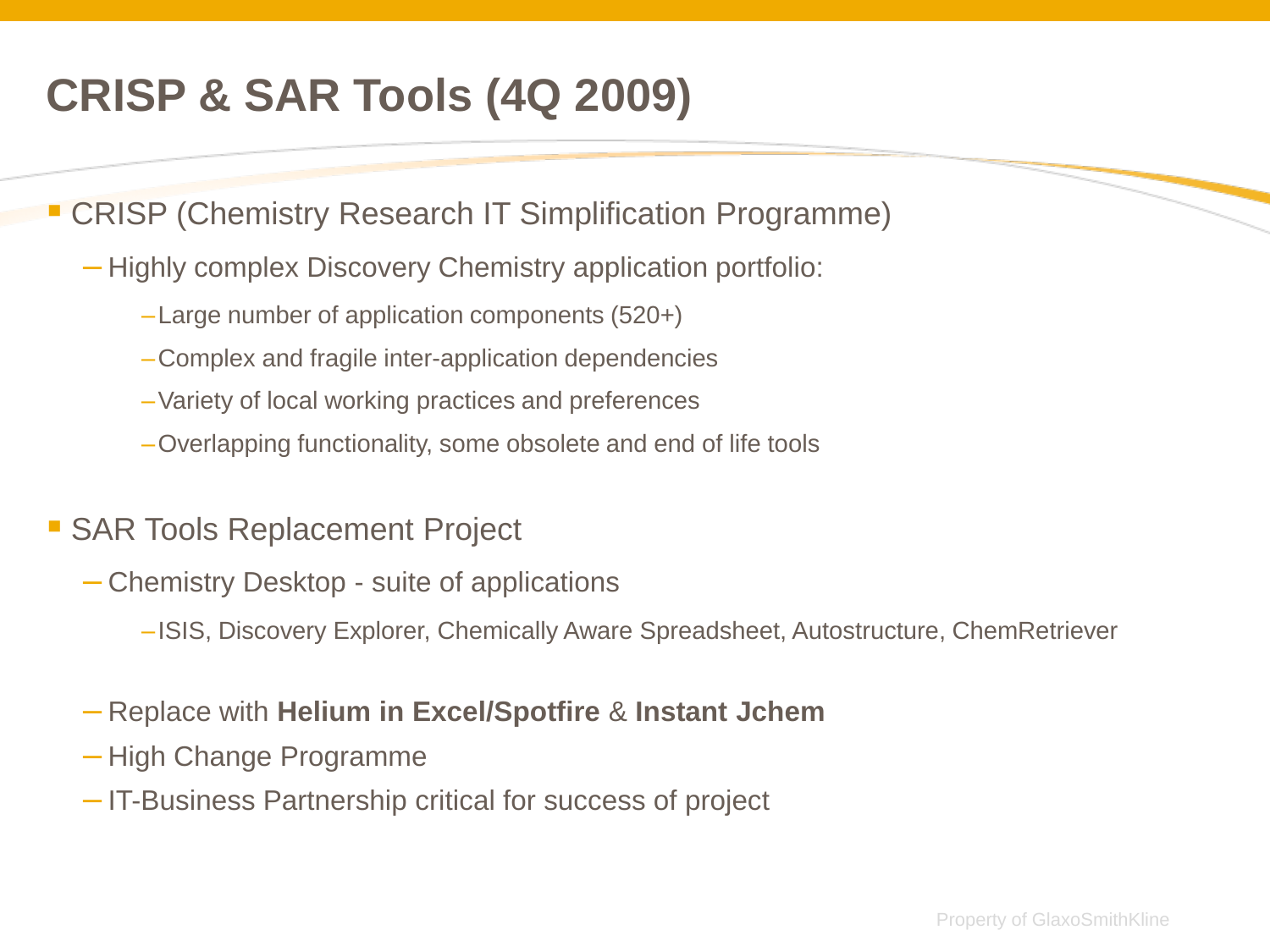## **SAR Tools User Representation**

#### **Core User Group**

- Business Lead + 7 Scientists (UK, US & Europe)
	- –Cross Site & Function (mostly discovery chemistry)
	- –Responsibility for local site
		- e.g. Requirement gathering & communication
	- –Weekly meeting with IT Team
		- Decision-Making
- **Extended User Group** 
	- $-$  ~ 40 Scientists
		- –Additional sites represented
		- –Reps from business functions with specialist use cases
	- Generate User Stories
	- Application Testing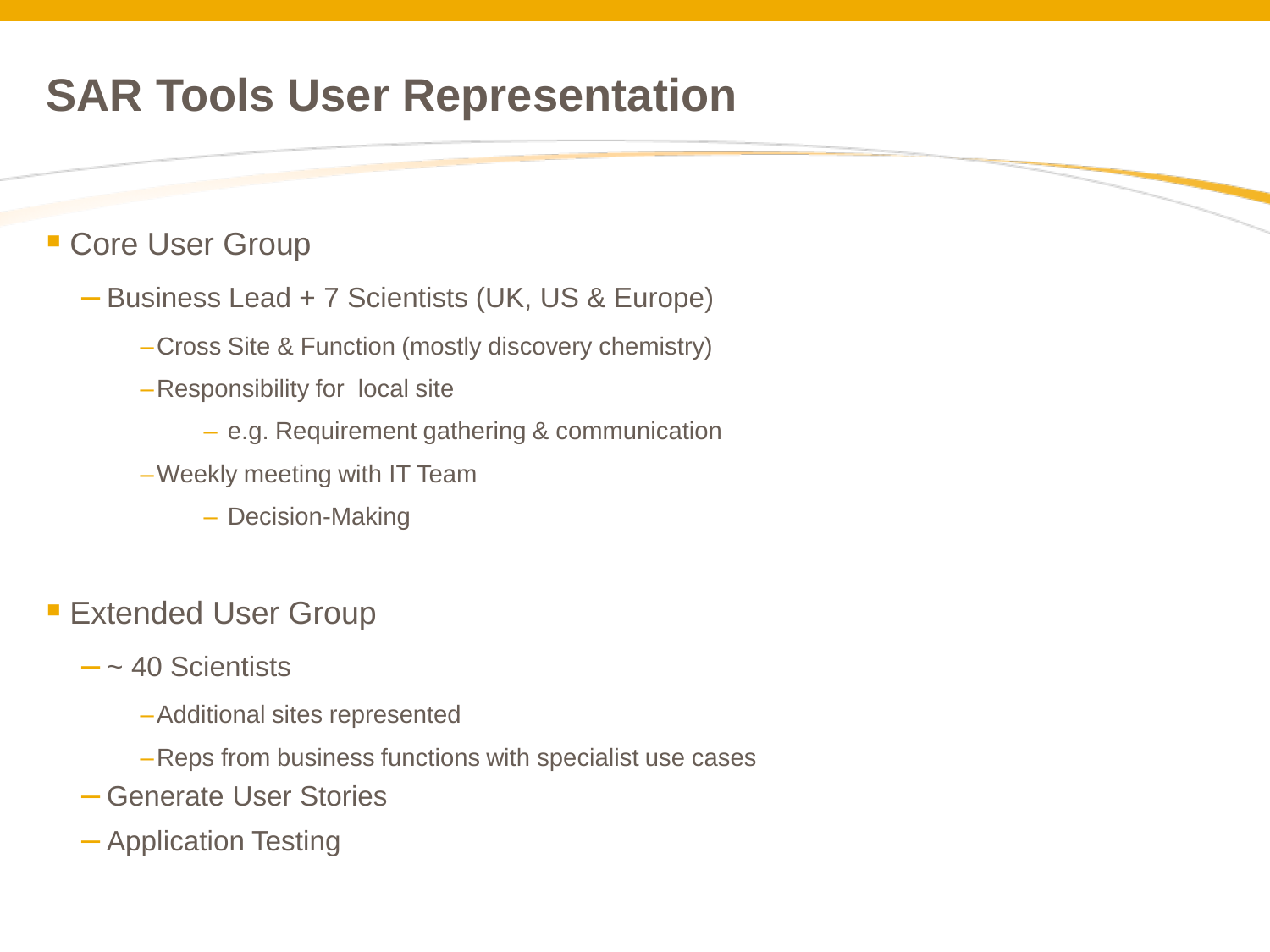### **SAR Tools – Phase 1**

#### **SAR Tools - 2009-2010**

- Development and Launch of Helium for Excel/Spotfire
	- –Removal of DE, CAS, Autostructure, ChemRetriever
	- –Enthusiastic uptake by scientists no tears shed for loss of legacy apps!
- Switch from Spotfire Decision Site to TIBCO Spotfire (DXP)
	- –Professional Client Enterprise Player Model
	- –Many Decision Site users found adjustment to DXP difficult
	- –Loss of Decision Site Customisations
- **Developing Support Model New User Roles** 
	- Business System Owner (BSO)
		- –Single point of contact representing the strategic use view
	- Business Expert Users (BEUs)
		- –Provide local assistance with application functionality
		- –Identify future user requirements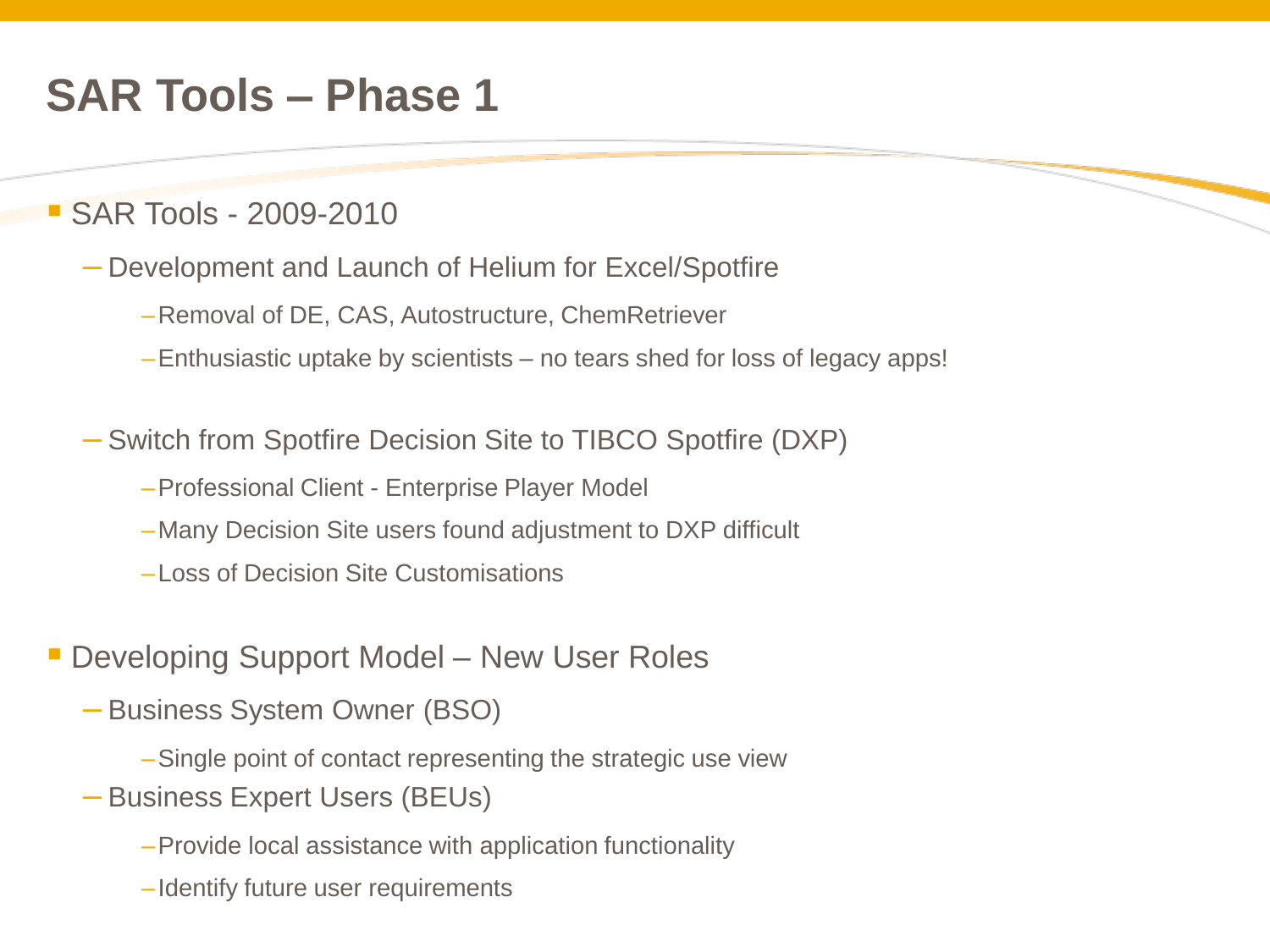# **SAR Tools - From ISIS to Instant JChem**

- This would be different.....potentially a much harder sell
	- Why change?
- ISIS Desktop
	- ISISDraw
		- –Earlier CRISP Project to replace with ChemDraw
		- –Goal of "single drawing package" (ChemDraw also in eLNB & incorporated into Helium)

#### – ISISNet & Databases

- –ISISNet GSK Federation of ISISHost databases
- –GSKChem & ACD Finder many users view as "gold standard" for structure searching
- –Programme specific, highly customised "Hviews" structures + biological data
- –Use of Hviews embedded in most medicinal chemistry programmes
- –Many processes evolved around ISIS functionality
- –Hviews tuned for optimal performance over many years
- –Hviews set up and supported by Research Data Management (IT)
- –ISIS Hview Performance in UK better than US would this change?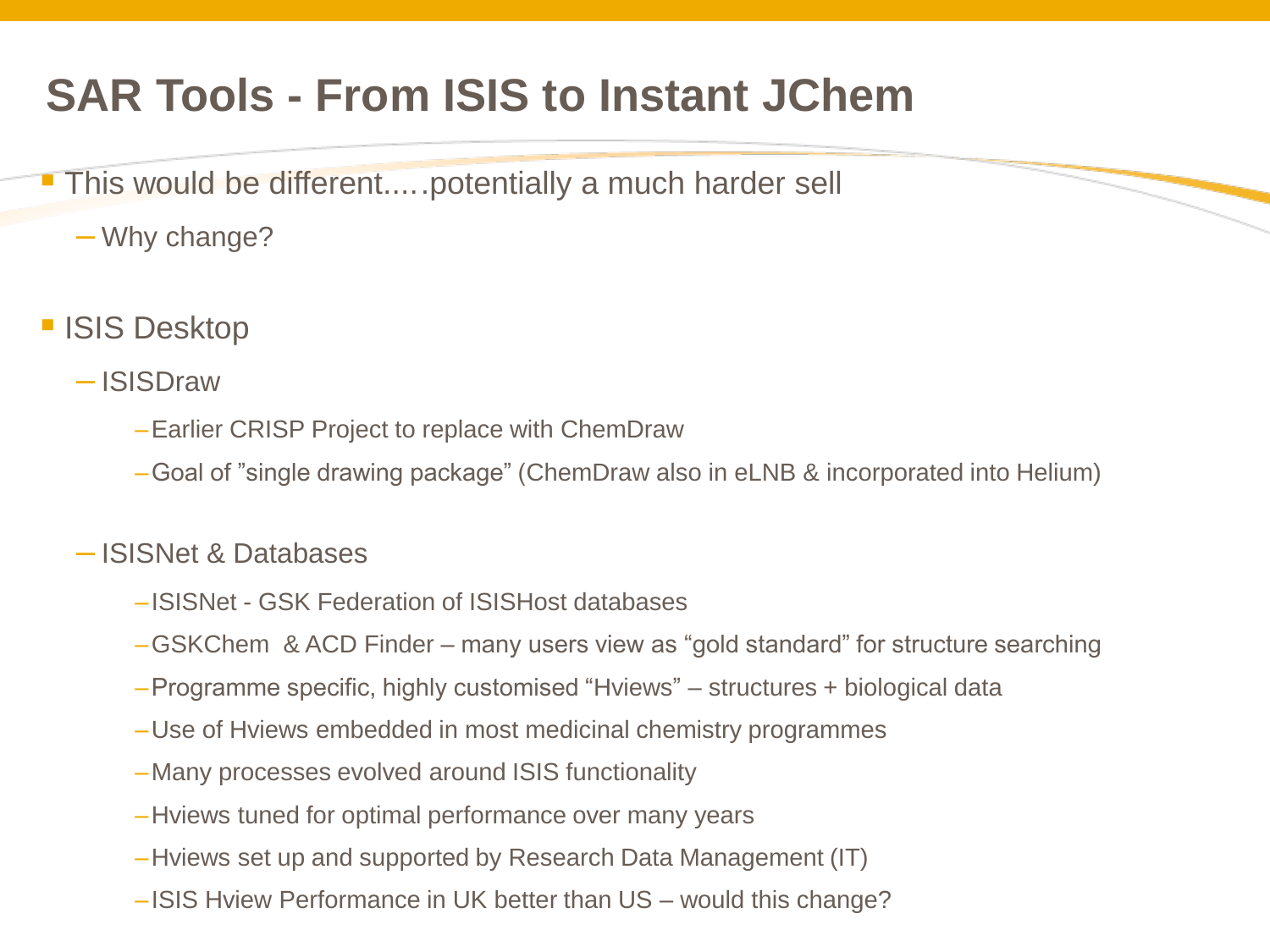#### **Instant JChem – First Impressions**

Initial testing by small number of users in UK – GSKChem & ACD Finder

- Performance OK for a non-tuned system but slower than ISIS
	- –Structure searching SSS times could be significantly longer than ISIS
	- A few seconds "pause" when browsing between records should be "instant"
- Functionality similar to ISIS but different fairly intuitive
	- –Positives Query & List Handling, Grid View,
	- –Negatives Sorting, Domain Searching, Exporting, Printing.......+ too many error messages
- **Testing at US sites** 
	- Significant drop in performance GSKChem worse than ACD
		- –GSK Structure database located in UK

**ISIS Programme Hyiews converted to IJC Projects** 

- US performance "unacceptable"
	- –GSK Biological database located in UK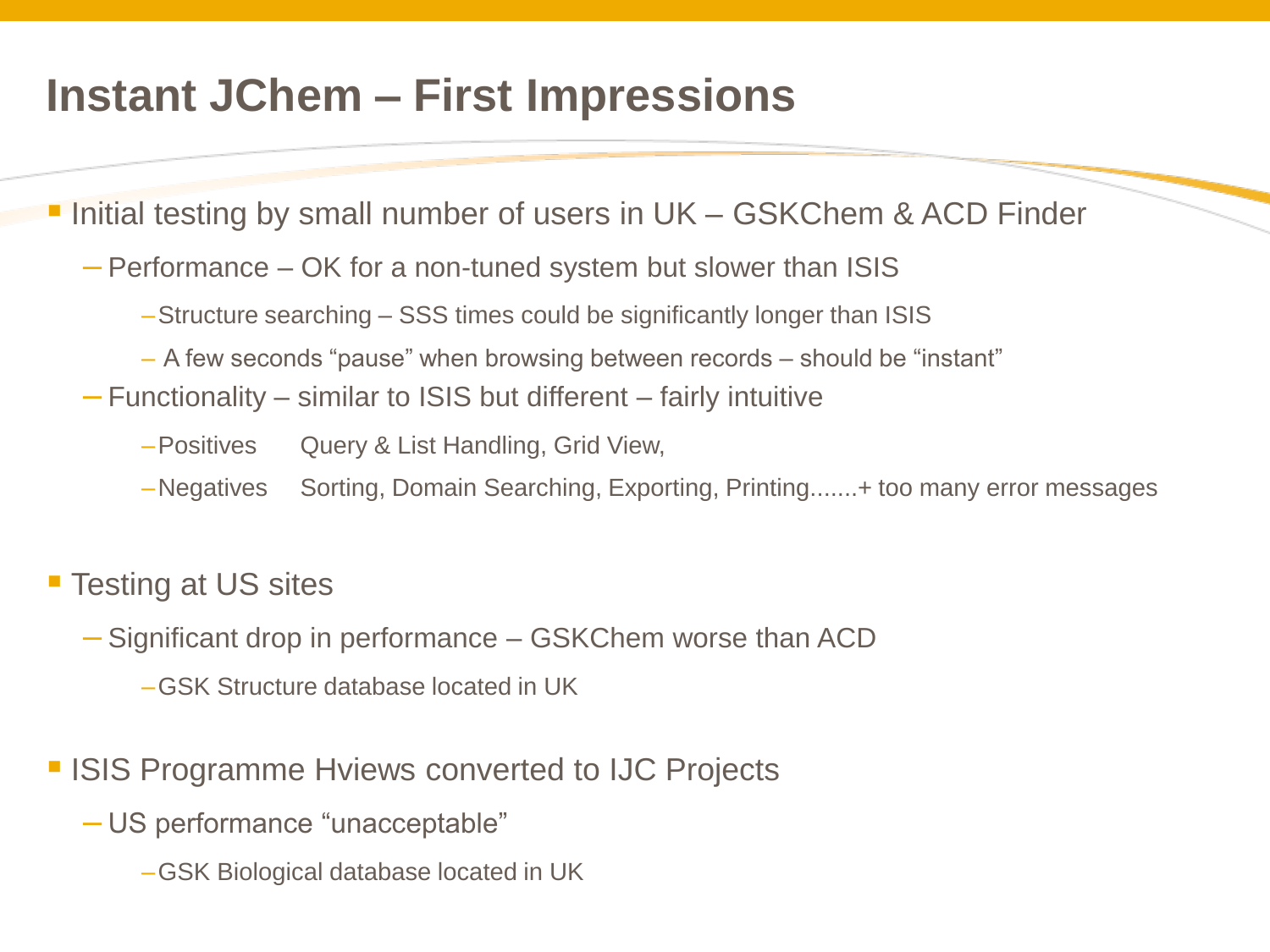### **General Testing Issues**

**Poor performance in US reduced engagement of local testers** 

- Similar for extended user group members in Asia
- **User Feedback on Performance** 
	- A slow IJC login time was manageable it could become a once-a-day activity
	- Slightly slower search speeds also bearable do something else while it's running!
	- **Scrolling between records was most critical problem**
	- Performance issues resulted in many users attempting to cancel IJC tasks but this is poorly handled by IJC – results in IJC hanging – a significant irritation

#### **Special Use Cases**

- Most users worked with hit lists of <1000 compounds, but for those that needed to handle large lists (>100K) then performance was a major problem
- e.g. ISIS/GSKChem SSS returning >1 million hits ran in less than 60 sec; IJC/GSKChem took >30 minutes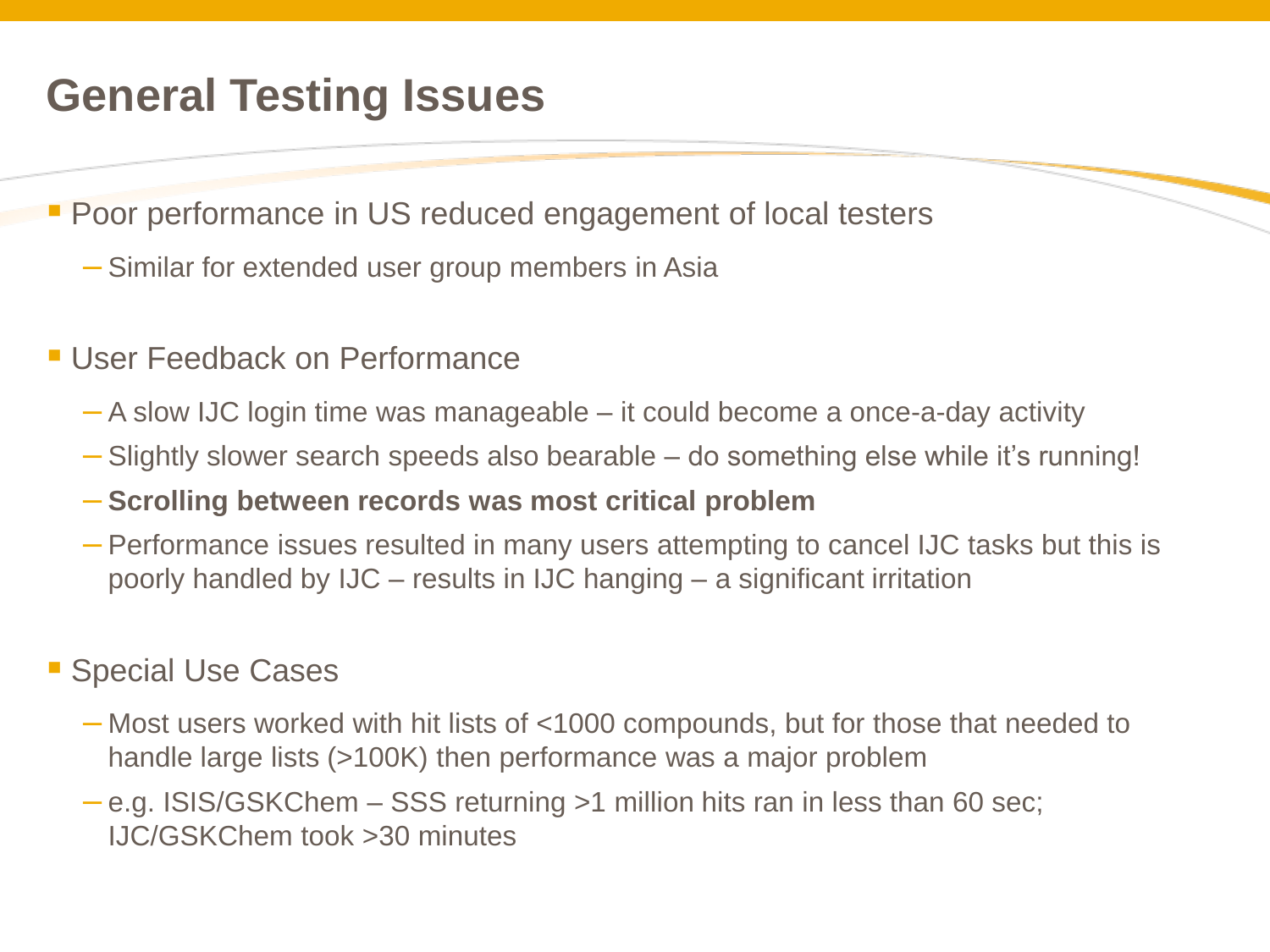## **US & Asia Performance Solution**

#### **Access to IJC on CITRIX Servers**

- Separate Citrix installation & access issues for users
- Citrix/IJC login slower but optimised to avoid unacceptable "spikes"
- IJC performance acceptable once connected
	- –Slower than UK but similar to US ISIS Hview performance
- Citrix solution also adopted by site in France; Spain also considering approach to improve performance over direct IJC connection
- **However......user frustration at the two-tier Instant JChem experience** 
	- Global IJC awareness sessions run from UK excellent performance!
	- Local overall experience is less impressive
	- High Priority User feedback
		- –Remove reliance on Citrix
		- –Improve overall performance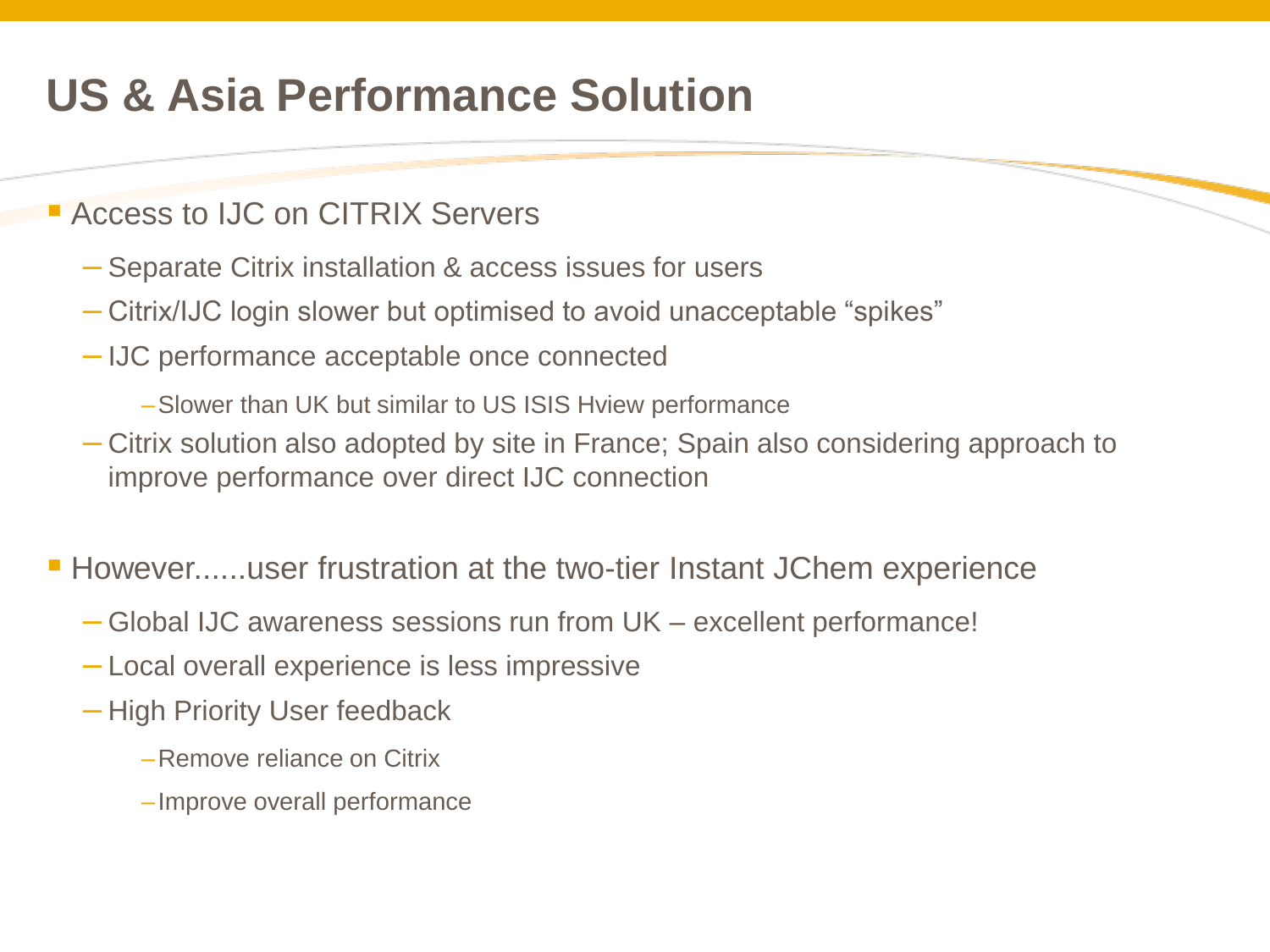## **Migration of Programme Hviews to IJC**

- Conversion of programme specific ISIS Hviews to IJC Projects
	- Conversion carried out by IT team
	- Redesign/Customisation in collaboration with programme leads
	- Individual UAT/sign-off required by lead user / IJC Owner
		- –Tracking down and engaging with leads slow process
			- Programmes, scientists had moved on!
			- Hviews with small user bases was conversion to IJC critical?
			- Opportunity to reduce support burden
	- 387 ISIS Hviews
		- –184 migrated to new IJC Projects
		- –203 not migrated
			- Underlying data available via Helium

#### **Owner - responsibility for future customisation & maintenance of IJC**

– new data, forms etc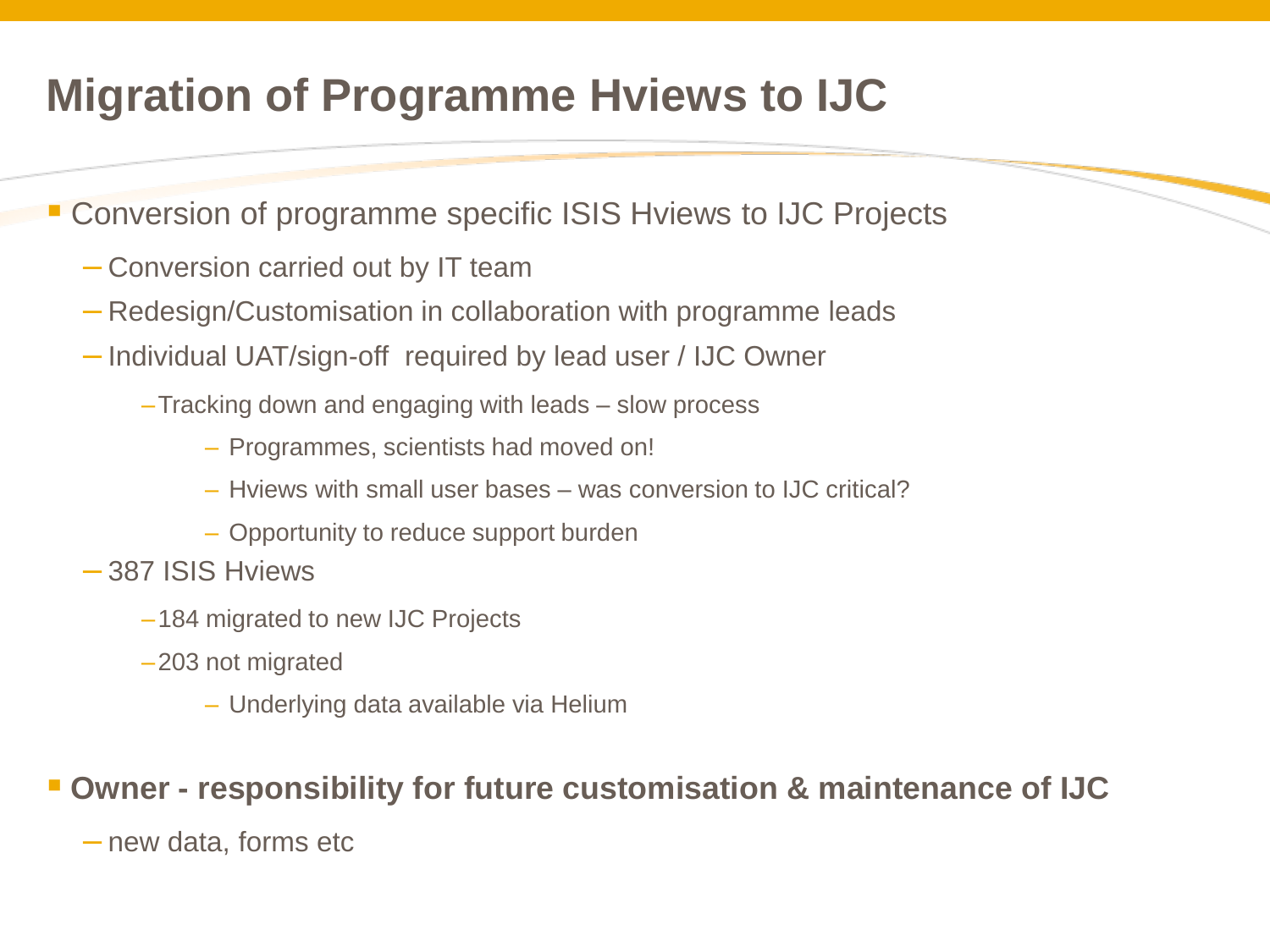## **Functionality Gaps & Issues**

- **SubStructure Searching** 
	- Still very slow for more complex queries and for large hit list
- **Domain Searching** 
	- Workaround "acceptable" to key users, but still significantly longer than ISIS process
	- Query Builder non-intuitive
- **Exporting SAR Data** 
	- Additional IJC requirements identified, though Helium provides alternative approach for creating SAR Tables
- Printing
	- $-$  Non-chemists in the user group failed to understand why a 21<sup>st</sup> century scientist might want to view their data in paper format, yet many chemists considered the effective printing of IJC Project forms to be critical functionality – a showstopper for IJC deployment!
- Sorting
	- Does architecture make effective sorting (e.g. on biological activity) unachieveable?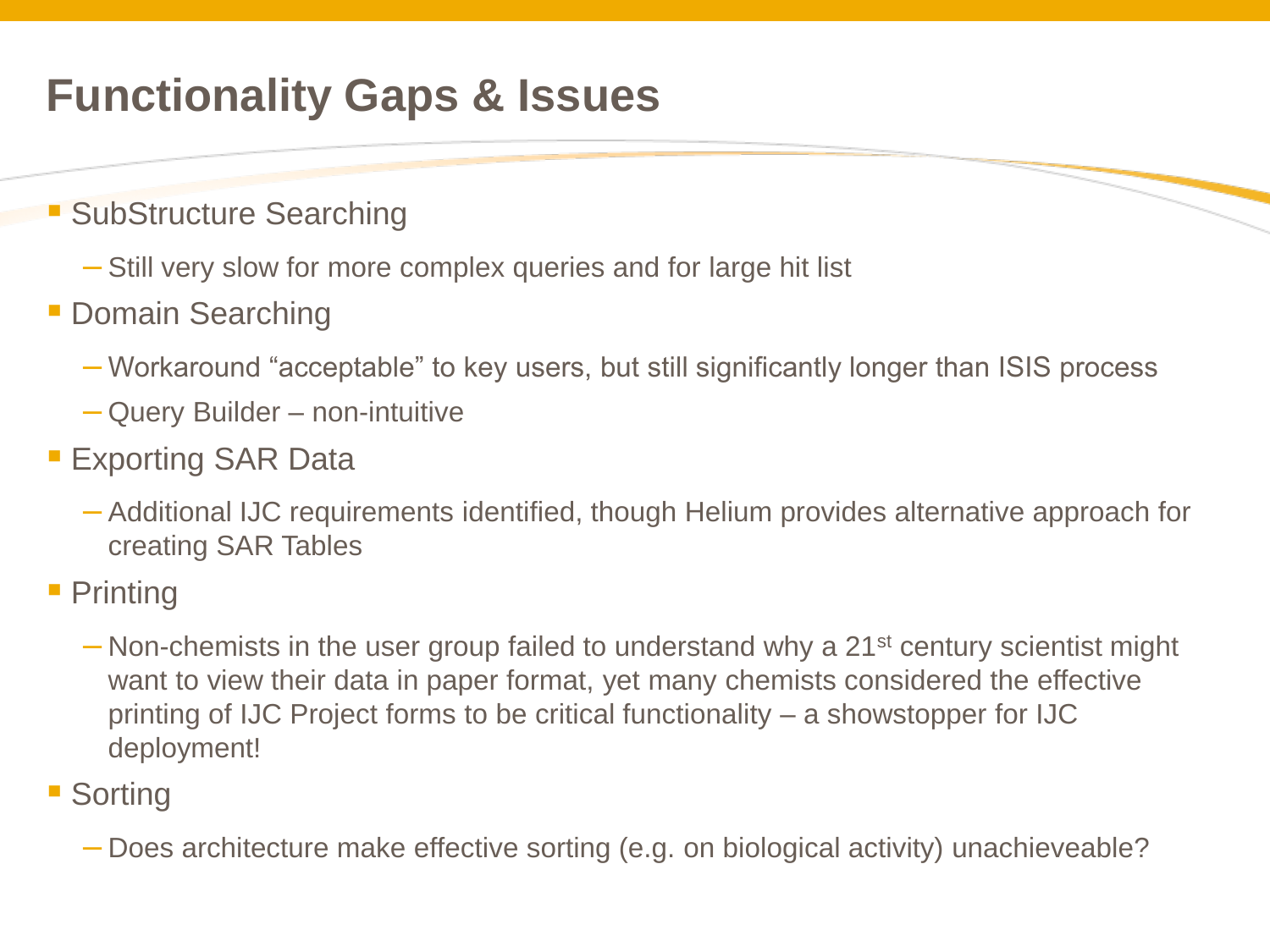## **IJC Project Owners**

- Greater role for IJC owners (scientists) to develop and maintain programme specific IJC Projects
- Significant push-back from users owner "pain points" identified
	- Working with Development/Production Environments
	- Creating links to biological data tables
- **E** Creation of IJC Admin Website
	- Project Owners very grateful!

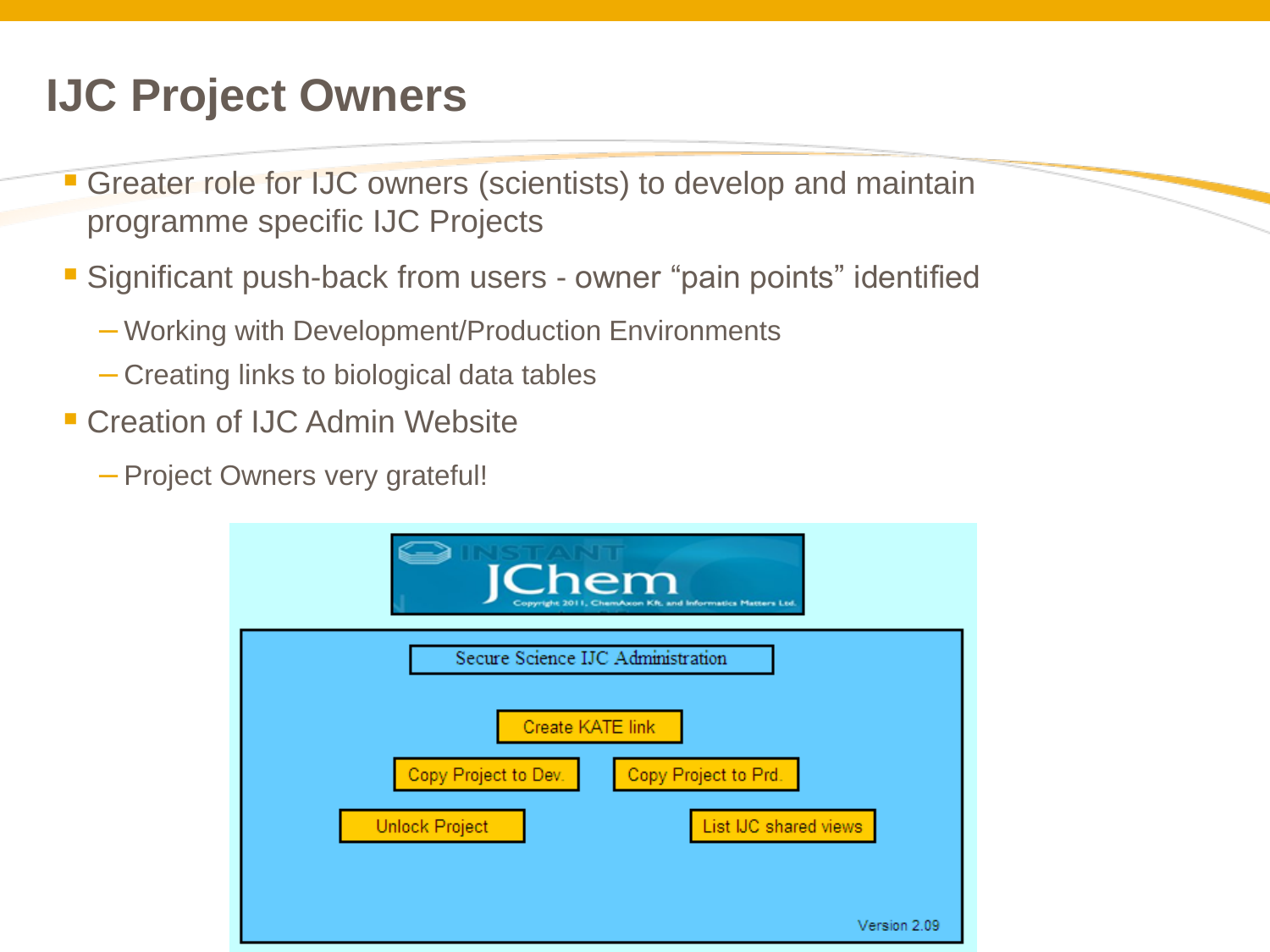#### **Back at Chemical Structure Drawing......**

**Part of CRISP to consolidate chemical drawing/sketching tools** 

- Driven by IT maintenance & support considerations; not by chemists
- ChemDraw selected as preferred drawing tool to replace ISISDraw
- Helium in Excel (incorporating JChem) developed with ChemDraw integration
- **Instant JChem-ChemDraw integration also enabled** 
	- Issues identified with Substructure Searches using ChemDraw structures
	- Decision to launch IJC with Marvin as default drawing tool until issues resolved
		- –Issues now resolved, but the users continue to use Marvin they like it for querying
- What prospects for future consolidation?